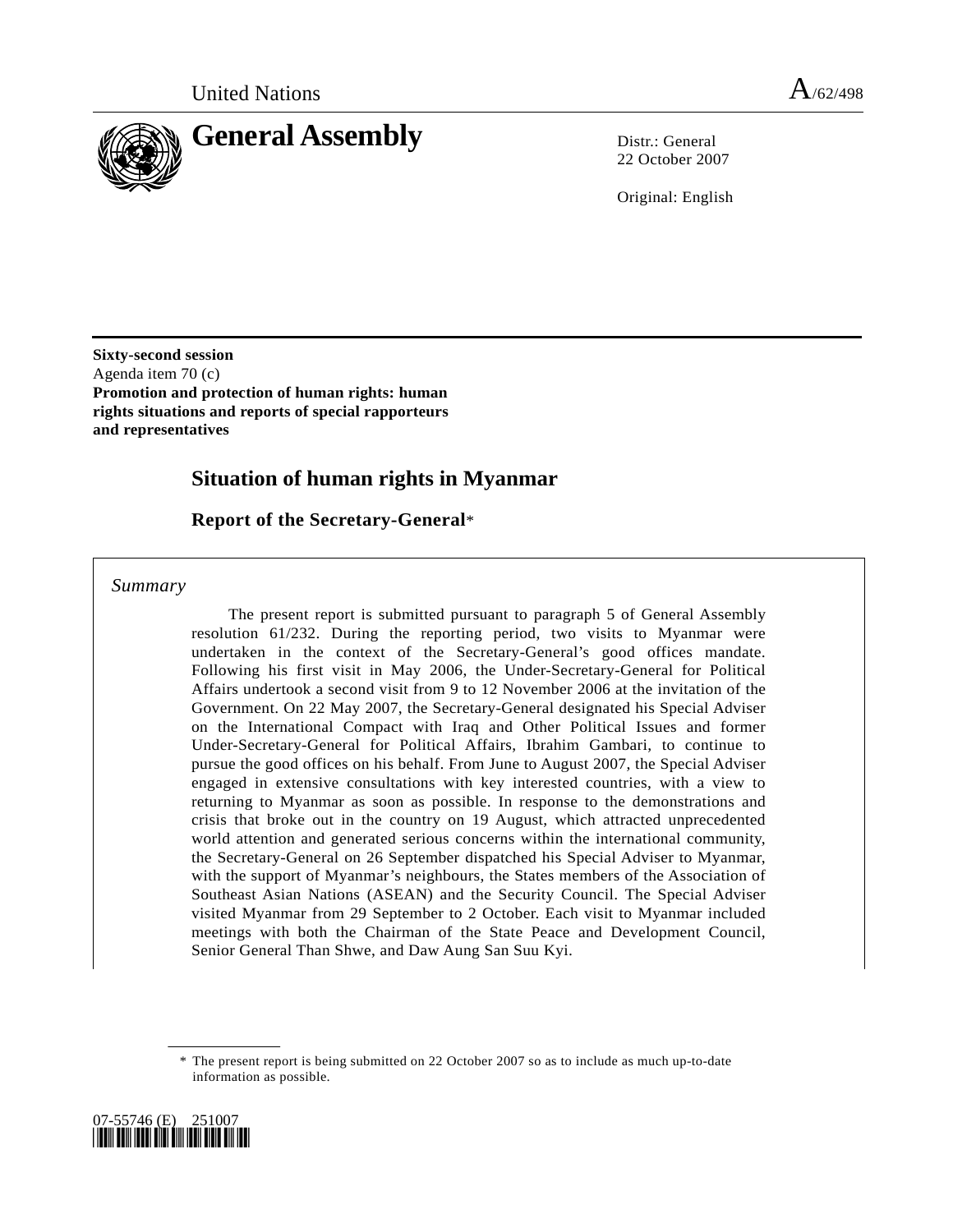In the course of these visits, five key areas of concern to the United Nations and the international community were identified on which the Government of Myanmar is expected to deliver concrete results: (a) the release of Daw Aung San Suu Kyi, or at least an improvement in her detention conditions, and a security review leading to the release of all political prisoners; (b) the need for a genuinely inclusive, participatory and transparent political process through which all the people of Myanmar can contribute to shaping their country's future; (c) the need for better cooperation with the United Nations and other humanitarian agencies with a view to ensuring free and unhindered humanitarian access, including the possibility of a technical assessment mission to border areas; (d) a cessation of hostilities in conflict areas, including Kayin State; and (e) the need for continued cooperation with the International Labour Organization on the establishment of a joint mechanism to evaluate forced labour complaints.

Furthermore, the following guiding principles for the implementation of the good offices were welcomed by all key interested Member States: (a) the good offices is not an event but a process that will require sustained engagement through regular visits and consultations with all concerned; (b) Myanmar presents a complex situation that cannot be reduced to a single issue  $-$  however important that may be  $-$  but rather requires engagement on a broad range of political, human rights, humanitarian and socio-economic topics; (c) engagement cannot be an end in itself, but rather must yield concrete results; and (d) the international community needs to work together in order to encourage Myanmar to move in the right direction. Key interested countries also expressed concern to varying degrees about the situation in Myanmar, support for the Secretary-General's good offices and appreciation for the Special Adviser's efforts based on the above principles.

 Against a few modest but encouraging steps taken by the Government over the past year, the tragic events of recent weeks constituted a serious setback for Myanmar. The main objectives of the Special Adviser's visit to Myanmar during the recent crisis were threefold: (a) to assess the situation on the ground in the wake of recent demonstrations; (b) to deliver clear messages from the Secretary-General to the Myanmar authorities at the highest level in response to the situation; and (c) to try to promote dialogue between the Government and the opposition as the best path to ending the crisis and achieving national reconciliation. While the Secretary-General took note of the initial steps taken by the Government to de-escalate the crisis following the Special Adviser's visit, he remains concerned about continuing reports of human rights violations, particularly the excessive use of force and arbitrary detentions, and calls upon the authorities to put an immediate end to any abuses. The Secretary-General welcomes the announcement by the Government of a possible meeting between Senior General Than Shwe and Daw Aung San Suu Kyi and the subsequent announcement of the appointment of a liaison officer to establish a channel of communication with her, as suggested by the Special Adviser. The Secretary-General urges both parties to display maximum flexibility in order to meet as soon as possible and stands ready to continue to use his good offices to help facilitate any efforts at dialogue. The Secretary-General further encourages the Government of Myanmar to seriously consider the recommendations made by his Special Adviser to address the underlying political and economic factors to the recent unrest, including the need to release all political prisoners, and the possibility of establishing a broad-based constitutional review commission and a broad-based poverty alleviation commission.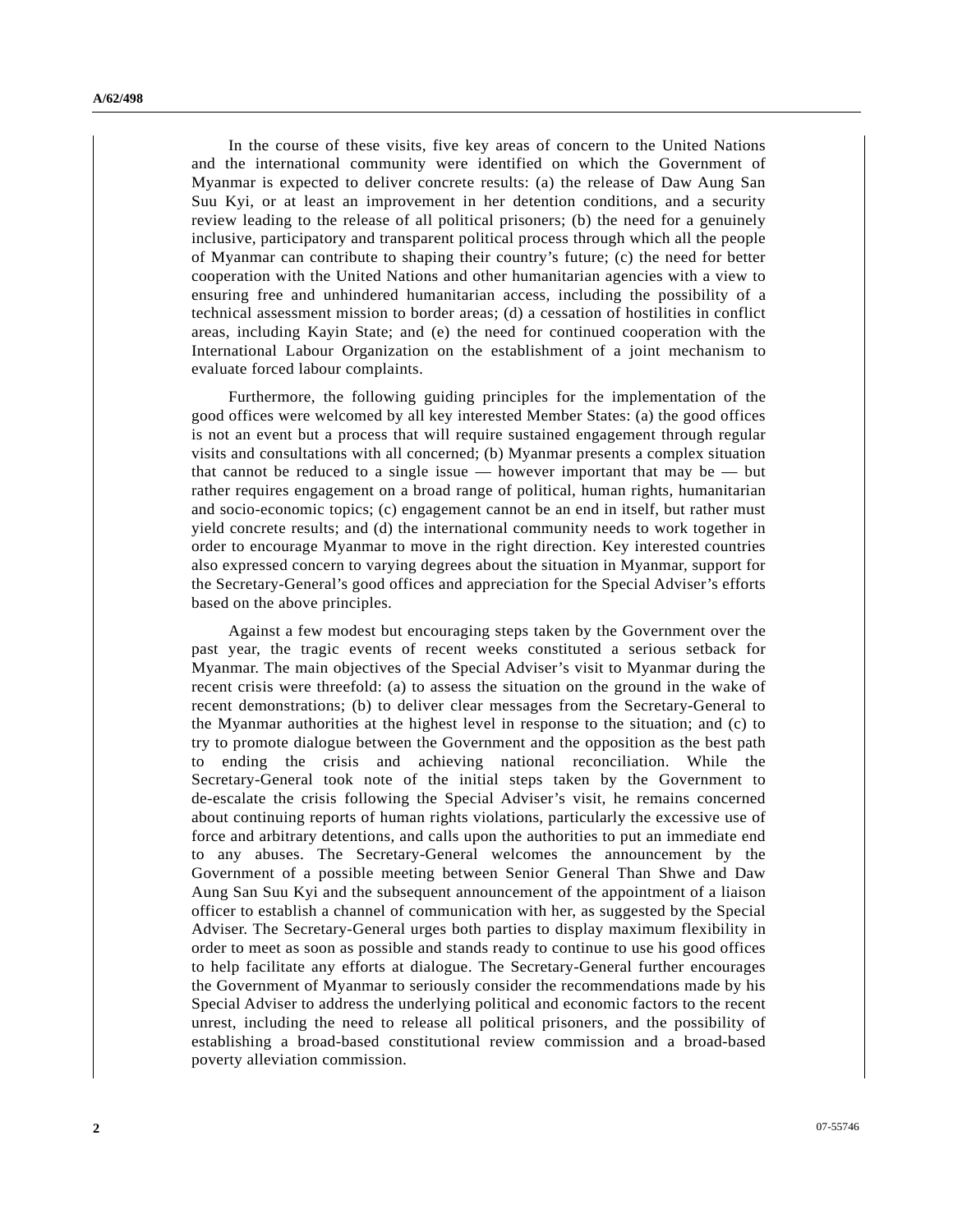While the Secretary-General recognizes that the responsibility for the future of Myanmar rests ultimately with the Government and people of Myanmar, he believes that a return to the status quo that existed prior to the crisis would be unacceptable and unsustainable. The Secretary-General is thus committed to making every effort, including through the intensification of his good offices, so that the United Nations can continue to work in partnership with Myanmar and support its efforts towards national reconciliation, the transition to democracy and full respect for human rights as the necessary foundations for long-term stability and prosperity. This will require the sustained engagement of the United Nations, with the active support of the international community, including especially the countries in the region. In this connection, the Secretary-General welcomes the constructive role played by Myanmar's neighbours and the members of ASEAN, and encourages such efforts to continue. The Secretary-General also welcomes the Presidential statement adopted by the Security Council on 11 October 2007 (S/PRST/2007/37) in support of his good offices mandate, as well as Human Rights Council resolution S-5/1 on the situation of human rights in Myanmar. The more united the international community is, the better the prospects for arriving at the shared goals of peace, democracy and prosperity for the people of Myanmar.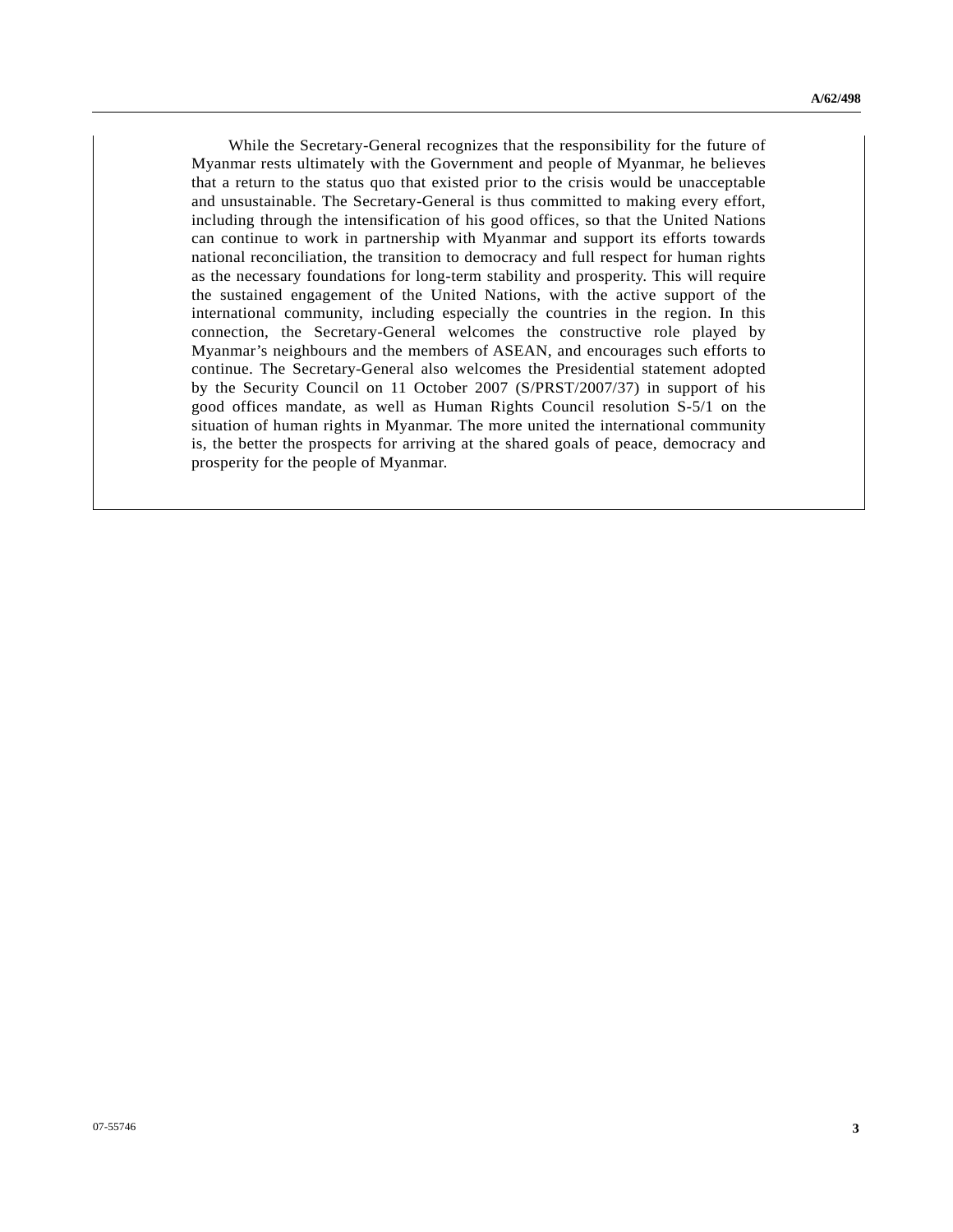### **I. Introduction**

1. The present report is submitted pursuant to paragraph 5 of General Assembly resolution 61/232, in which the Assembly requested the Secretary-General, inter alia, to continue to provide his good offices and to pursue his discussions on the situation of human rights and the restoration of democracy with the Government and the people of Myanmar, including all relevant parties to the national reconciliation process in Myanmar, to offer technical assistance to the Government in this regard, and to report to the Assembly at its sixty-second session on the progress made in the implementation of the resolution. The report focuses on the good offices dimension of the resolution covering the period since the previous report of the Secretary-General to the General Assembly, of 9 October 2006 (A/61/504). A separate report by the Special Rapporteur on the situation of human rights in Myanmar has been circulated under the symbol A/62/223.

2. Since the previous report of the Secretary-General, further efforts have been made to engage the Myanmar authorities through the good offices mandate entrusted to the Secretary-General by the General Assembly. These efforts were intensified in response to the crisis that broke out in Myanmar on 19 August 2007.

3. In the follow-up to his first visit to Myanmar, from 18 to 20 May 2006, the Under-Secretary-General for Political Affairs was invited by the Minister for Foreign Affairs, Nyan Win, to visit Myanmar again from 9 to 12 November 2006. The main objectives of the Under-Secretary-General's second mission were: (a) to meet with the same key interlocutors as during his first visit in order to deepen and broaden the process of dialogue and engagement between Myanmar and the United Nations; (b) to directly convey the clear message at all levels of the need for concrete results in key areas of concern to the United Nations and the international community; and (c) to continue to exercise the Secretary-General's good offices as an avenue for building further confidence between Myanmar and the United Nations and encouraging Myanmar to demonstrate progress towards national reconciliation, the restoration of democracy and full respect for human rights.

4. As was the case during his first visit, the Under-Secretary-General met again with the Chairman of the State Peace and Development Council, Senior General Than Shwe, the Vice-Chairman of the State Peace and Development Council, Vice-Senior General Maung Aye, and Secretary-1 of the State Peace and Development Council Lieutenant-General Thein Sein, as well as the Minister for Foreign Affairs and the Ministers of Labour and Planning. He was also able to meet again with Daw Aung San Suu Kyi and, separately on United Nations premises, with members of the Executive Committee of her party, the National League for Democracy (NLD). On the sidelines of the Government-sponsored National Convention, he also met with delegates from 17 ceasefire ethnic groups, political parties and members of parliament. The Under-Secretary-General also received through the United Nations country team in Yangon messages from other relevant interlocutors, including a petition from representatives of the "88 Generation Students". On 27 November 2006, the Under-Secretary-General briefed the Security Council, at its request, on the outcome of his second mission.

5. On 12 January 2007, the Security Council considered a draft resolution (S/2007/14) on the situation in Myanmar, which was not adopted due to the negative vote of two permanent members of the Council.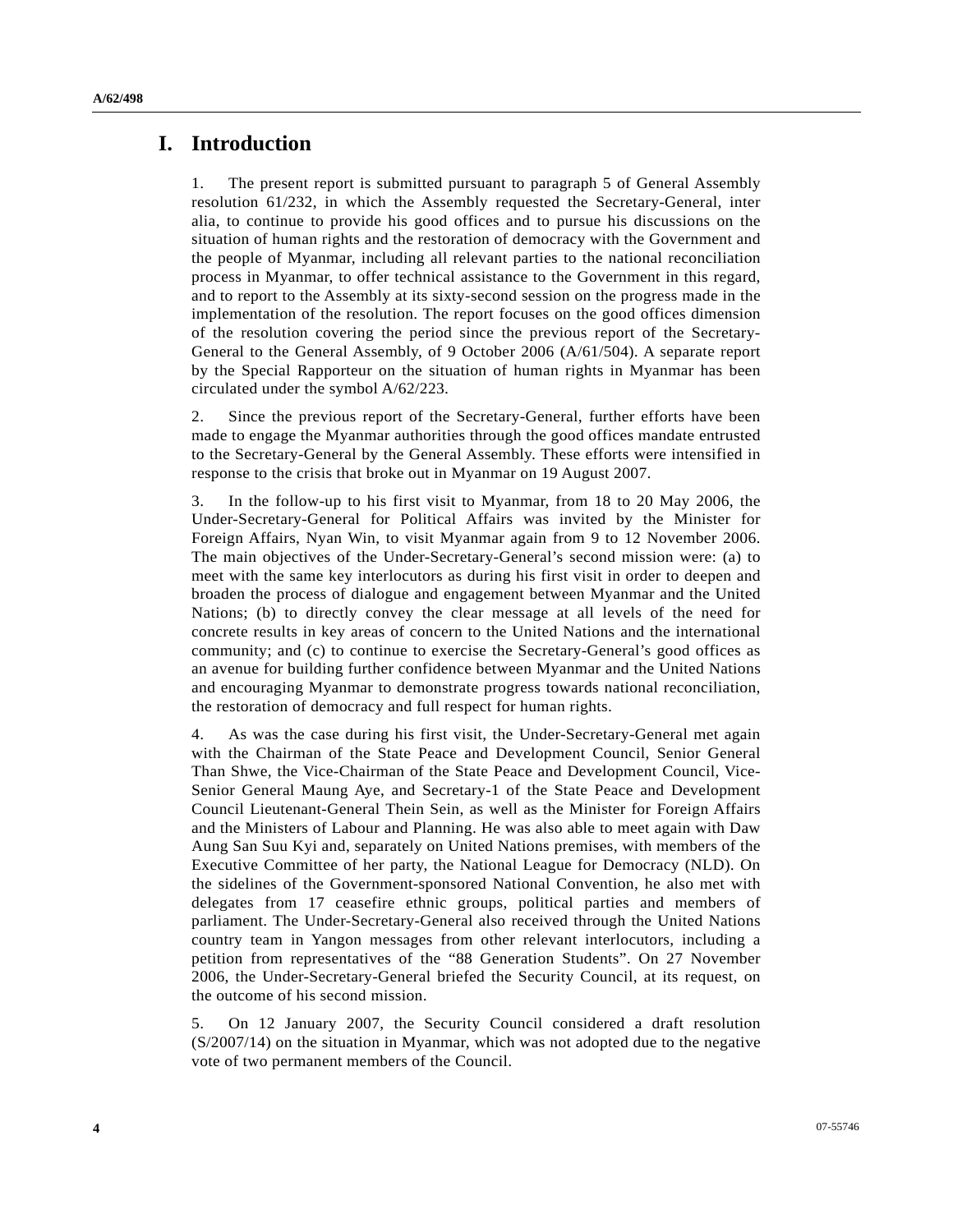6. On 22 May 2007, the Secretary-General designated his Special Adviser on the International Compact with Iraq and Other Political Issues and former Under-Secretary-General for Political Affairs, Ibrahim Gambari, to continue to pursue the good offices mandate on his behalf with the Government of Myanmar and all relevant parties to the national reconciliation process. Immediately following his designation, from June to August 2007, the Special Adviser engaged in a series of extensive consultations with key interested Member States — including China, France, India, Indonesia, Japan, Malaysia, the Russian Federation, Singapore, Thailand, the United Kingdom of Great Britain and Northern Ireland and the United States of America, as well as the European Union — in order to ascertain their respective positions and promote support for the Secretary-General's good offices mission, with a view to returning to Myanmar as soon as possible. The Special Adviser also consulted with the Office of the United Nations High Commissioner for Human Rights (OHCHR), the International Labour Organization (ILO), and the International Committee of the Red Cross (ICRC). The Minister for Foreign Affairs of Myanmar subsequently invited the Special Adviser to return to Myanmar in the second week of November 2007.

7. Meanwhile, the Assistant Secretary-General and Deputy Emergency Relief Coordinator for Humanitarian Affairs, Margareta Wahlström, visited Myanmar from 3 to 6 April at the invitation of the Government for the purpose of discussing the humanitarian situation with Government counterparts and humanitarian partners; articulating the relationship of the Office of the Coordinator for Humanitarian Affairs with the newly appointed United Nations Humanitarian Coordinator in Yangon; and examining key issues related to access to vulnerable populations. The Secretary-General's Special Representative for Children and Armed Conflict, Radhika Coomaraswamy, also visited Myanmar from 25 to 29 June at the invitation of the Government to review the implementation of the Secretary-General's mandate pursuant to Security Council resolution 1612 (2005). The authorities have continued to deny the requests for a visit by the Special Rapporteur on the situation of human rights in Myanmar, Paulo Sérgio Pinheiro, to the country.

### **II. Content and outcome of discussions**

8. In the course of his second mission, in November 2006, the Under-Secretary-General for Political Affairs emphasized in all his discussions that while his first visit six months earlier had re-established dialogue between Myanmar and the United Nations after almost three years without high-level contacts, too little progress had been made since then on issues which had been discussed with the senior leadership and Government. He made it clear that expectations were high for Myanmar to demonstrate concrete progress in five key areas of concern to the United Nations and the international community: (a) the release of Daw Aung San Suu Kyi, or at least an improvement in her detention conditions, and a security review leading to the release of all political prisoners; (b) the need for a genuinely inclusive, participatory and transparent political process through which all the people of Myanmar can contribute to shaping their country's future; (c) the need for better cooperation with the United Nations and other humanitarian agencies with a view to ensuring free and unhindered humanitarian access, including the possibility of a technical assessment mission to border areas; (d) a cessation of hostilities in conflict areas, including Kayin State; and (e) the need for continued cooperation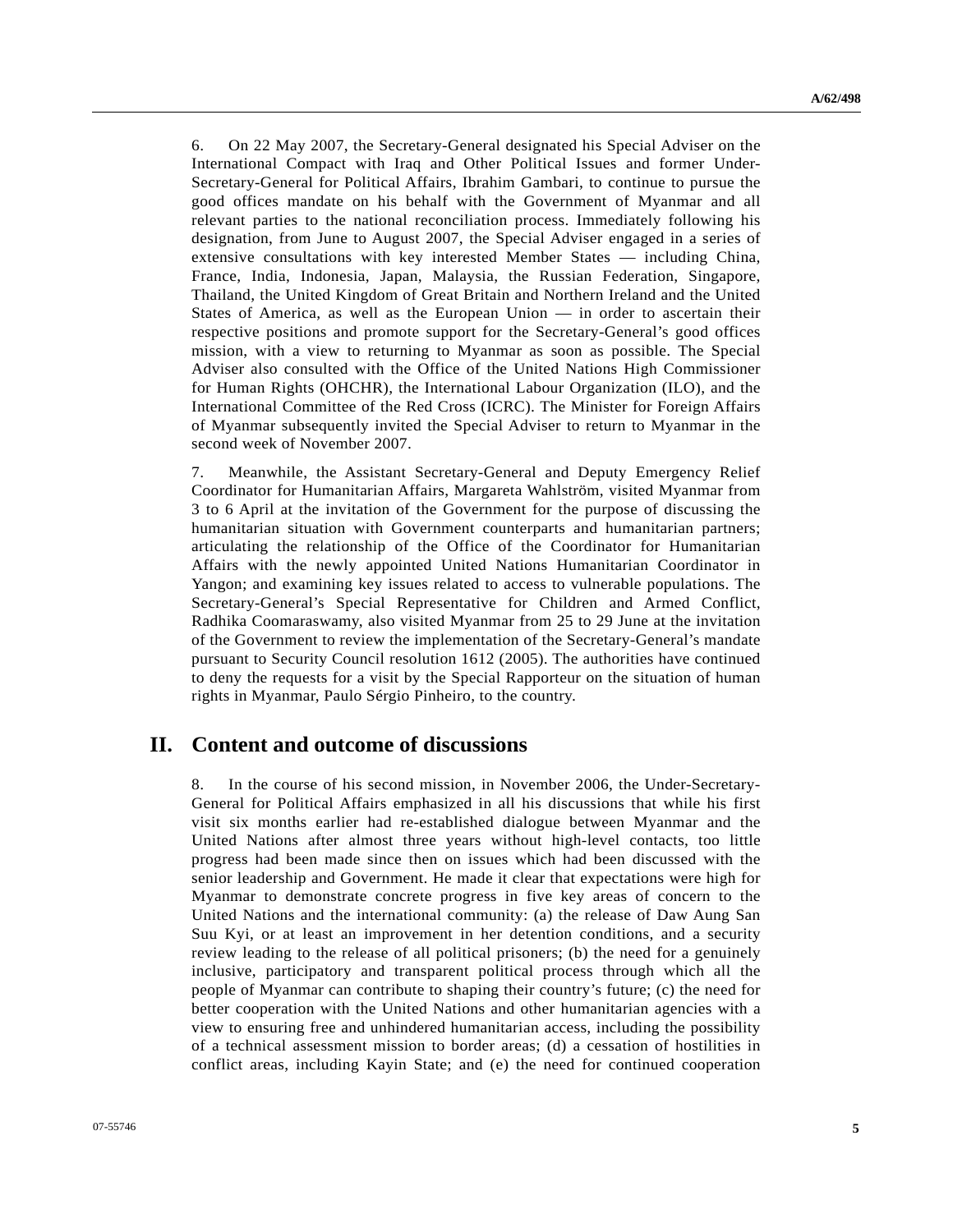with the International Labour Organization (ILO) on the establishment of a joint mechanism to evaluate forced labour complaints. Specific recommendations relating to humanitarian action, which were followed up on by the Assistant Secretary-General for Humanitarian Affairs during her visit in April 2007, included the opening of dialogue with the Government on the operational environment inside the country for humanitarian actors, an interministerial meeting with the United Nations country team, the appointment of a liaison officer at the political level to address humanitarian issues, and a United Nations inter-agency humanitarian assessment mission to Kayin State.

9. Although the Government did not reject any of the above recommendations, it consistently emphasized the complexity of Myanmar's political and economic challenges and the Government's efforts to address such challenges, including through its seven-step political roadmap to democracy, starting with the completion of the National Convention. At the same time, the Government repeatedly reaffirmed that cooperation with the United Nations is a cornerstone of Myanmar's foreign policy. In terms of results, Myanmar's response has been mixed.

10. Among the positive developments, the Secretary-General welcomed the agreement reached between the Government of Myanmar and ILO on 26 February 2007 on the establishment of a mechanism to address forced labour complaints as a good example of what can be achieved through mutual cooperation. The agreement is being implemented to the mutual satisfaction of ILO and the Government, and the ILO liaison capacity in Yangon has also been strengthened. Another example of cooperation between Myanmar and the international community is the implementation of the Three Diseases Fund to combat malaria, tuberculosis and HIV/AIDS in Myanmar. The Fund, which is supported by six donors so far (Australia, the European Commission, the Netherlands, Norway, Sweden and the United Kingdom) with pooled funds of US\$ 100 million over five years, is managed by the United Nations Office for Project Services (UNOPS). Drug reduction is another area where Myanmar has steadily been making significant progress over the past few years, although the 2007 increase in poppy cultivation calls for continued vigilance and sustained cooperation between the Government and the United Nations Office on Drugs and Crime (UNODC). On the whole, the Government has demonstrated greater openness to United Nations actors across a range of activities that are essential for the well-being of the people of Myanmar. Both the Assistant Secretary-General for Humanitarian Affairs and the Secretary-General's Special Representative for Children and Armed Conflict were encouraged by their findings during their visits and are planning follow-up visits with a view to working with the Government to implement specific recommendations pertaining to their respective mandates.

11. On the political front, the resumption of the National Convention for its final session on 18 July 2007 raised expectations that the Government would seize the opportunity to engage in an inclusive, participatory and transparent dialogue with all relevant parties to the national reconciliation process on the country's future constitutional framework, as encouraged by the Secretary-General. While noting the completion of the Convention on 3 September 2007 as the first step in the Government's seven-step political roadmap, serious concerns remain about the exclusive nature of the process to date and about provisions reportedly adopted at the Convention that would seemingly run counter to the objectives of national reconciliation and democratization.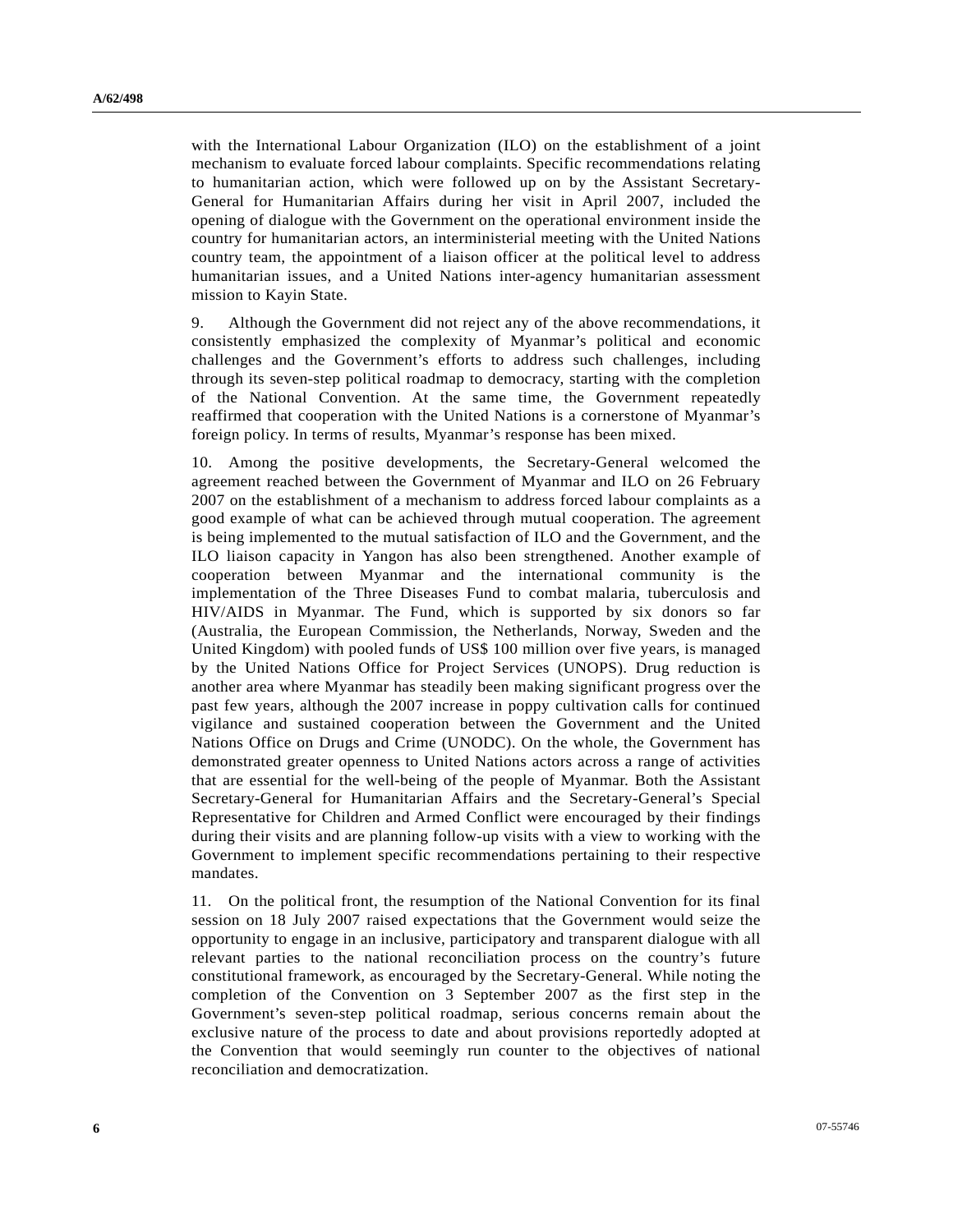12. During his consultations with key interested Member States from June to August 2007, the Special Adviser underscored four principles guiding the good offices efforts: (a) good offices is not an event but a process that will require sustained engagement through regular visits and consultations with all concerned; (b) Myanmar presents a complex situation that cannot be reduced to a single issue — however important that may be — but rather requires engagement on a broad range of political, human rights, humanitarian and socio-economic topics; (c) engagement cannot be an end in itself, but rather must yield concrete results; and (d) the international community needs to work together in order to encourage Myanmar to move in the right direction. In response, key interested Member States conveyed two basic messages to the Special Adviser: concern to varying degrees about the situation in Myanmar; and support for the Secretary-General's good offices and appreciation for the Special Adviser's efforts based on the above principles. Beyond expressions of support, the Special Adviser also found a readiness to proactively consider ways of working with one another and with Myanmar to find solutions for moving forward.

## **III. Recent developments**

13. The sudden announcement by the Government on 19 August 2007 of a sharp increase in fuel prices was followed by peaceful demonstrations against the Government's economic policies and overall political and socio-economic conditions in the country. The demonstrations, which also coincided with the completion of the National Convention on 3 September, spread from Yangon to other cities and quickly grew in size when monks started marching in protest against the Government's initial response to the demonstrators, which included the arrest of several 88 Generation Students leaders, activists and members of the opposition. According to some reports, between 50,000 and 100,000 people were peacefully demonstrating in the streets of Yangon, Mandalay and other cities, including several thousand monks and nuns. As demonstrations continued to grow, the authorities moved to suppress the peaceful protests, including by deploying security units throughout Yangon and other cities and by declaring a ban on public assembly as well as a curfew. Although the authorities initially showed restraint in their handling of the situation, by 24 September media reports indicated increasing numbers of casualties among demonstrators. While the authorities appear to have used non-lethal force in some instances to disband the peaceful protestors, the reported number of casualties among demonstrators raise concern about the excessive use of force and ill treatment by the security forces.

14. In response to the crisis, the Secretary-General issued statements expressing his concern at the escalation of tensions on the ground, making clear that the Government's response to the demonstrations ran counter to the spirit of Myanmar's cooperation with his good offices, and calling for maximum restraint and dialogue. The United Nations High Commissioner for Human Rights and the Special Rapporteur on the situation of human rights in Myanmar also joined in calling for the release of all those arrested during the demonstrations, including monks, 88 Generation Students leaders and members of the opposition and calling for an end to the use of force against peaceful demonstrators.

15. On 26 September 2007, the Secretary-General dispatched his Special Adviser to the region in anticipation of an invitation from the Government of Myanmar for him to visit the country. The Special Adviser visited Myanmar from 29 September to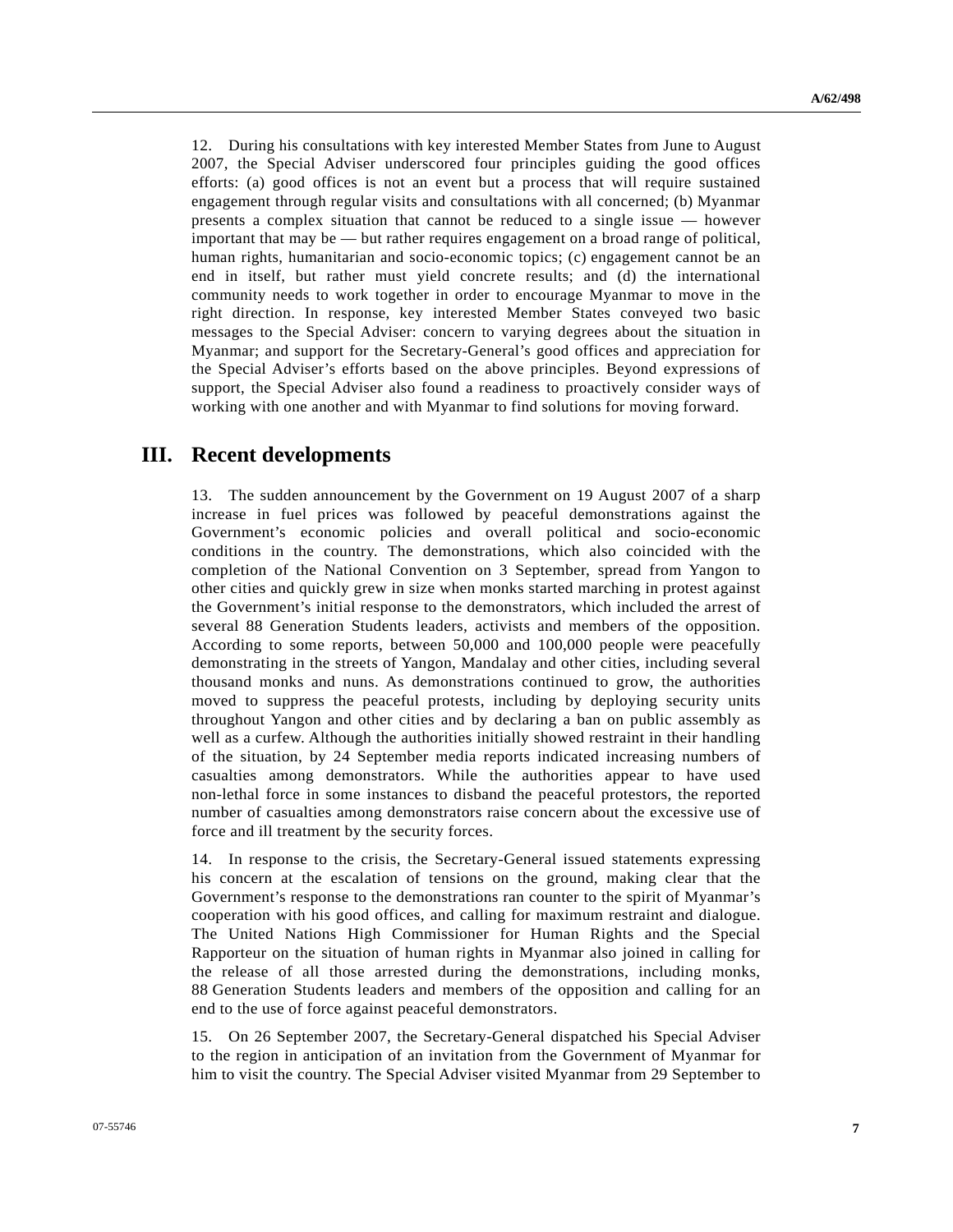2 October. Within the context of the Secretary-General's good offices mandate, the objectives of the Special Adviser's mission were three-fold: (a) to assess the situation on the ground in the wake of recent demonstrations; (b) to deliver clear messages from the Secretary-General to the Myanmar authorities at the highest level in response to the situation; and (c) to try to promote dialogue between the Government and the opposition as the best path to ending the crisis and achieving national reconciliation.

16. As was the case during each of his previous visits to Myanmar in his capacity as Under-Secretary-General for Political Affairs, the Special Adviser was able to meet with Senior General Than Shwe and twice with Daw Aung San Suu Kyi. He also met with Vice-Senior General Maung Aye, General Thura Shwe Mann and Acting Prime Minister Lieutenant-General Thein Sein, as well as the Ministers of Information and Culture and the Deputy Minister for Foreign Affairs. Although he was not able to meet with other relevant interlocutors — despite repeated requests — he did receive messages from many groups and individuals, including from representatives of monks and the 88 Generation Students. He also consulted with the United Nations country team and the ICRC delegation in Yangon. The Special Adviser and his delegation were also taken to a mass rally in Lashio (northeastern Shan State) organized in support of the Government's National Convention and the seven-step political roadmap. On 5 October, the Special Adviser briefed both the President of the General Assembly and the Security Council, at its request, on the outcome of his mission. The Secretary-General also addressed the Security Council on that occasion.

17. By the time the Special Adviser's mission started, the protests on the streets of Yangon had been largely put down. By the Government's own account, up to a dozen people were killed (including a Japanese journalist), several dozen wounded and over two thousand arrested. Unconfirmed reports, however, put the number of casualties higher. Of great concern to the United Nations and the international community are continuing reports of abuses being committed by security and non-uniformed elements, particularly at night during curfew, including raids on private homes, beatings, arbitrary arrests and disappearances. There have also been reports of mass relocation outside Yangon of monks arrested in the course of the demonstrations and of monasteries that remain blockaded. The United Nations Resident Coordinator in Yangon reported that three national United Nations staff and one dependant were arrested and detained. This was brought to the attention of the authorities at the highest level, and the individuals concerned were subsequently released. The United Nations office in Yangon has also received requests from people asking for a safe place to hide.

18. On 2 October 2007, the Human Rights Council held a special session to consider the unfolding human rights situation in Myanmar. At that session, the Council unanimously adopted resolution S-5/1, in which, inter alia, it deplored the violent repression of peaceful demonstrations and urged the Government of Myanmar to release detainees and other longer-term political prisoners, lift restrictions on fundamental freedoms and engage in dialogue with all parties to achieve genuine national reconciliation, democratization and the establishment of the rule of law. The Council encouraged the Government of Myanmar and the Office of the United Nations High Commissioner for Human Rights to engage in a dialogue with a view to ensuring full respect for human rights, and requested the Special Rapporteur on the situation of human rights in Myanmar to assess the current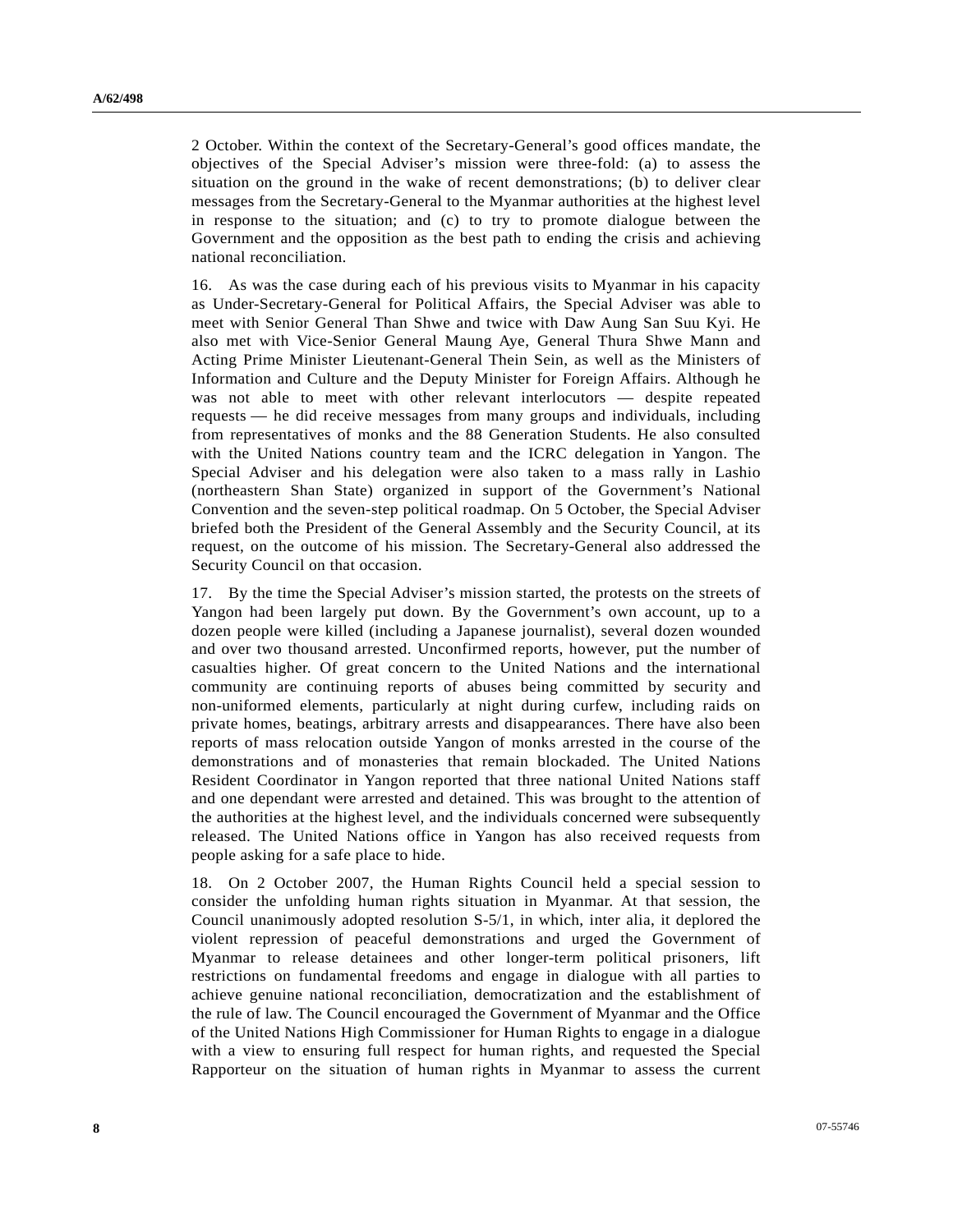situation and to monitor implementation of the resolution, including by seeking an urgent visit to Myanmar. The Secretary-General urges the Government of Myanmar to extend its full cooperation to the Special Rapporteur and to invite him to visit the country at the first opportunity.

19. Amid ongoing demonstrations and acts of repression by the authorities, the Special Adviser was able to deliver clear and strong messages on behalf of the Secretary-General directly to the authorities at the highest level. He emphasized the changing domestic, regional and international context within which his mission was taking place with the clear and strong support of Myanmar's neighbours, ASEAN countries and the Security Council. Secondly, the Special Adviser expressed in the strongest possible terms the Secretary-General's and the international community's deep concern about the events and made specific recommendations for immediate steps to de-escalate tensions. These include putting an end to night raids and arrests during curfew; lifting the curfew as soon as possible; releasing all those arrested during the demonstrations; allowing access to clinics for those wounded during demonstrations; withdrawing military forces from the street; ensuring respect for human rights and the rule of law in the exercise of law enforcement, in accordance with international standards; allowing ICRC to have access to persons detained and to assist in tracing missing people; and putting an immediate end to raids on monasteries.

20. In his discussions with the Government, the Special Adviser was told that the increase in fuel prices could not in itself have triggered the demonstrations unless they were instigated by a small minority of elements opposed to the Government and supported by external forces. The Special Adviser was also told by the Government that the demonstrations were limited to Yangon and Mandalay, while the rest of the country had remained calm; that the authorities had shown the utmost restraint in handling the situation; and that most of those arrested could be expected to be released shortly after investigation and interrogation. By the end of the Special Adviser's mission, the Myanmar authorities announced a relaxation of the curfew in Yangon and Mandalay, and reports indicate that visible military presence in the streets has been reduced. The Government also reported that, as of 5 October, a total of 2,095 persons arrested in the course of demonstrations had been released, including 728 monks, and that more releases would follow, as a direct result of the Special Adviser's request to the authorities on behalf of the Secretary-General. The situation in the wake of the demonstrations remains of serious concern, however, in the light of continuing reports of human rights violations being committed by security and non-uniformed personnel, particularly at night, including raids on private homes, intimidation, beatings, arbitrary arrests and disappearances.

21. With regard to the promotion of dialogue, the Special Adviser emphasized the need for the Government to address without delay the political and socio-economic factors underlying the demonstrations through specific mid- and long-term measures, predicated on all-inclusive dialogue among all stakeholders and with reference to the five key areas of concern to the United Nations and the international community identified during his visit in November 2006. His specific recommendations in this regard included an all-inclusive national reconciliation process; the release of Daw Aung San Suu Kyi and all other political prisoners; a signal of the Government's willingness to engage in dialogue with Daw Aung San Suu Kyi; the appointment of a liaison officer to establish a channel of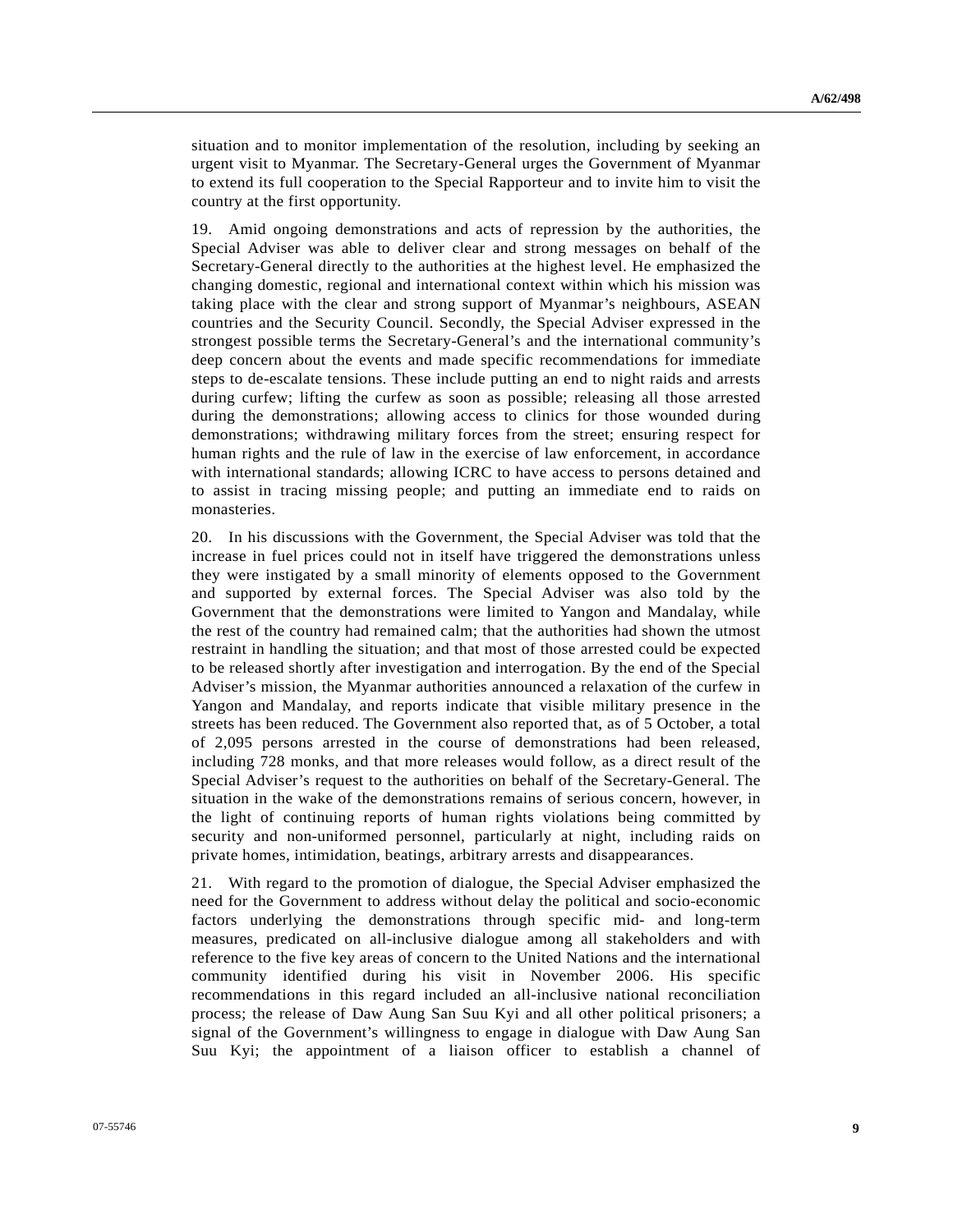communication with her; the establishment of a broad-based constitutional review mechanism; and the establishment of a broad-based poverty alleviation commission.

22. The visit allowed the Special Adviser to resume the role he had started to play during his previous visit in his capacity as Under-Secretary-General for Political Affairs, by conveying messages between the senior leadership and Daw Aung San Suu Kyi. The Special Adviser was allowed to meet with her a second time after meeting with Senior General Than Shwe, and was able to have messages reported back from her to the senior leadership. On 4 October 2007, the Government announced that Senior General Than Shwe was prepared to meet with Daw Aung San Suu Kyi, although with certain conditions. On 8 October, the Government announced the appointment of the Deputy Minister of Labour, Aung Kyi, as a liaison officer with Daw Aung San Suu Kyi, as suggested by the Special Adviser during his visit on behalf of the Secretary-General.

### **IV. Observations**

23. Against the few modest but encouraging steps taken by the Government over the past year, the tragic events of recent weeks clearly constituted a serious setback for Myanmar. In his statement to the Security Council on 5 October 2007, the Secretary-General reiterated that the use of force against peaceful demonstrators was abhorrent and unacceptable. He remained deeply concerned about reports of continued human rights violations, particularly the excessive use of force and arbitrary detentions in the wake of the demonstrations, and the unknown predicament of the large number of individuals who were arrested without due process. The Secretary-General called upon the Government of Myanmar to heed the concerns and requests of the international community, as expressed by the Security Council, the United Nations High Commissioner for Human Rights and the Human Rights Council, such as the call to ensure immediate access to ICRC and other humanitarian personnel to all detainees, to conduct an independent and thorough investigation into the killings and enforced disappearances and to effectively engage in a constructive dialogue with the Human Rights Council and its special procedures, especially the Special Rapporteur on the situation of human rights of Myanmar. In this connection, it is a continuing source of regret that the Special Rapporteur has been denied access to the country for almost four years. The Secretary-General hopes that the Special Rapporteur will be able to fulfil his mandate and visit the country in the near future as part of Myanmar's cooperation with the United Nations.

24. Most regrettably, the Government's repressive response to the demonstrations comes at a time when Myanmar is striving to move forward towards national reconciliation and the restoration of democracy. In this regard, the marches by monks across the country over recent weeks appear to have provided a catalyst for the demonstrations to become explicitly political in nature. This should be understood in the context of the Government's systematic denial of the people's democratic aspirations since 1988, in the name of stability and security. Although the Government succeeded after 14 years in completing the Convention and insists that its roadmap enjoys broad support, the exclusion of key stakeholders and the failure to meet the expectations of key participants tend to undermine the credibility and legitimacy of the process. Of particular concern are reports that the Convention was concluded without accommodating some of the basic demands raised by ethnic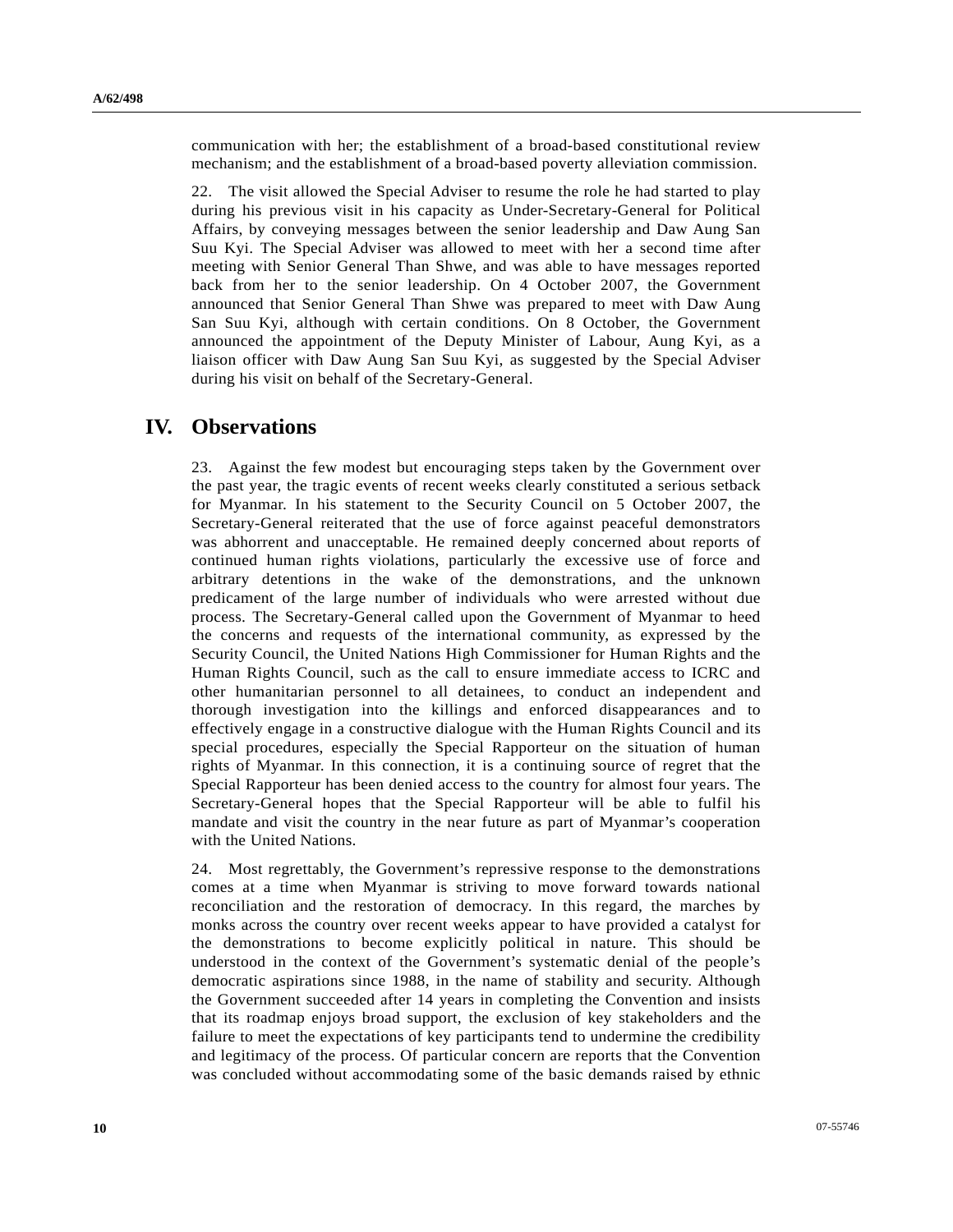ceasefire groups, which would defeat the Government's efforts over the past 15 years to work with them through the National Convention process.

25. Unless the Government decides to open up and broaden the process that is to define Myanmar's future, the demands for greater inclusiveness, participation and transparency in order to accelerate the transition to democracy and civilian rule are likely to continue. In this context, the Secretary-General believes strongly that there should be opportunities in the period ahead to improve the outcome of the National Convention in ways that are more inclusive, participatory and transparent. A necessary first step for genuine national dialogue is the release of all political detainees. The future of Myanmar belongs to all the people of Myanmar, and it is therefore in the interest of the nation that all those who have a contribution to make should have the opportunity to do so. The specific recommendation to consider the establishment of a broad-based constitutional review mechanism is aimed at encouraging the Government to engage in a post-National Convention process of consultations that would enhance the credibility and legitimacy of the draft constitution to be submitted to referendum. The United Nations has experience in facilitating such a constitutional review process.

26. Now more than ever before, the Secretary-General believes that the Government of Myanmar should seize the opportunity to take bold actions towards democratization and respect for human rights. In addition to accelerating and broadening the national reconciliation process, a serious and comprehensive political dialogue between the Government and the political opposition is indispensable. One important outcome of the Special Adviser's mission in this regard is the announcement by the Government of a possible meeting between Senior General Than Shwe and Daw Aung San Suu Kyi and the subsequent announcement of the appointment of a liaison officer to establish a channel of communication with her. The Secretary-General welcomes this potentially positive development and urges both parties to display maximum flexibility in order to meet as soon as possible and engage in meaningful dialogue. The Secretary-General stands ready to continue to use his good offices to help facilitate any efforts at dialogue.

27. In addition to the imperatives of the political dispensation, the Secretary-General urges the Government to be more responsive to the extremely fragile humanitarian and socio-economic context within which the recent demonstrations and crisis broke out. Whatever the rationale for the Government's decision to suddenly increase fuel prices, the demonstrations that this decision apparently triggered reflect both the extreme economic vulnerability of the Myanmar people and the Government's apparent lack of consultations with the majority of the population that is affected by the reality of living conditions in Myanmar. It is clear that the demonstrations are the expression of deep and widespread discontent about prevailing socio-economic conditions in the country. This is particularly worrying at a time when Myanmar is experiencing a trend of accelerating impoverishment and deteriorating health standards, which are compounded by the growing inability of the social service structures to address the basic needs of the general population. Long-term stability anywhere depends in part on good governance, sound fiscal policies and wide consultations with the people on the decisions affecting their lives. The recent events also underline the need for Myanmar to improve its basic economic management capacity, particularly as the country strives to join in the broader region's economic development.